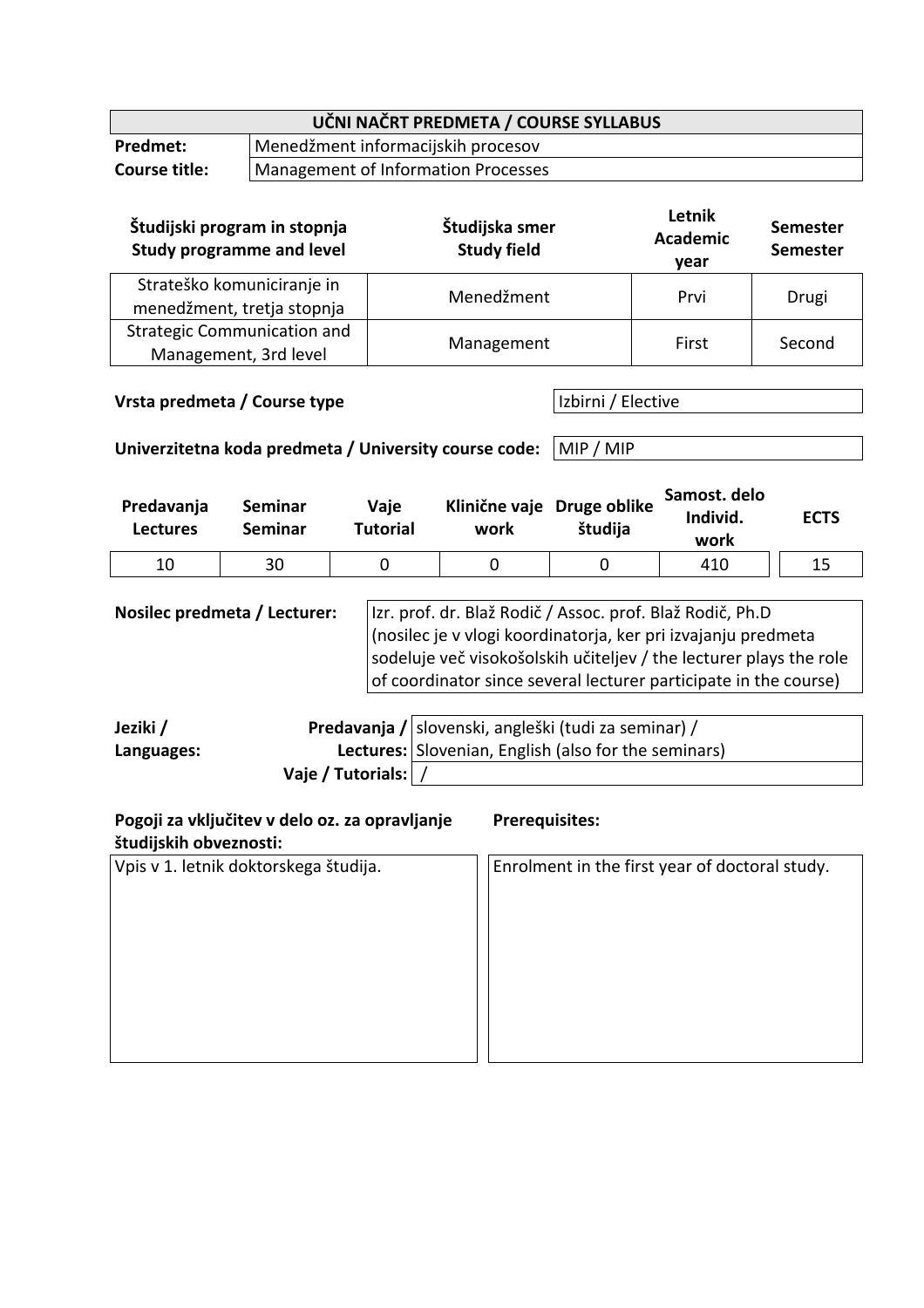| Vsebina:                                       | <b>Content (Syllabus outline):</b>                |
|------------------------------------------------|---------------------------------------------------|
| - Menedžment v informacijski družbi            | - Management in the information society           |
| - Menedžment poslovnih procesov:               | - Management of business processes:               |
| informatizacija                                | informatisation                                   |
| - Informatizacija procesov strateškega         | - Informatization of strategic decision-making    |
| odločanja na različnih področjih (ekonomija,   | processes in various fields (economics, politics, |
| politika, znanost itd.)                        | science, etc.)                                    |
| - Razvoj informacijskih sistemov in tehnologij | - Development of information systems and          |
| - Upravljanje informacijskih procesov          | technologies                                      |
| - Menedžment podatkovnih baz                   | - Management of information processes             |
| - Elektronsko komuniciranje                    | - Database management                             |
| - Varovanje podatkov                           | - Electronic communication                        |
|                                                | - Data protection                                 |
|                                                |                                                   |

## **Temeljna literatura in viri / Foundational literature and sources:**

Stair, R. & Reynolds, G. (2020): *Principles of Information Systems,* 14th ed. Boston: Cengage Learning.

Rainer, R. K., Prince, B. & Cegielski, C. G. (2013): *Introduction to Information Systems: Supporting and Transforming Business.* Wiley.

Valacich, J. & George, J. (2017): *Modern Systems Analysis and Design,* 8th ed. Pearson.

 Dennis, A., Wixom, B. & Tegarden, D. (2012): *Systems Analysis and Design with UML* (4th ed.). Wiley.

Dodatni najnovejši viri po izbiri predavateljev / Additional most recent sources selected by the lecturers.

## **Cilji in kompetence: Objectives and competences:**

| Pridobitev splošnih kompetenc:               | Acquisition of general competences:                 |
|----------------------------------------------|-----------------------------------------------------|
| - sposobnost identificiranja danega          | - ability to identify a given research problem, its |
| raziskovalnega problema, njegove analize ter | analysis and possible solutions;                    |
| možnih rešitev;                              | - creation of new knowledge, which represents       |
| - ustvarjanje novega znanja, ki pomeni       | a relevant contribution to the development of       |
| relevanten prispevek k razvoju znanosti;     | science;                                            |
| - sposobnost obvladanja standardnih metod,   | - ability to master standard methods,               |
| postopkov in procesov raziskovalnega dela na | procedures and processes of research work at        |
| področju strateškega komuniciranja oziroma   | in the field of strategic communication or          |
| menedžmenta;                                 | management;                                         |
|                                              |                                                     |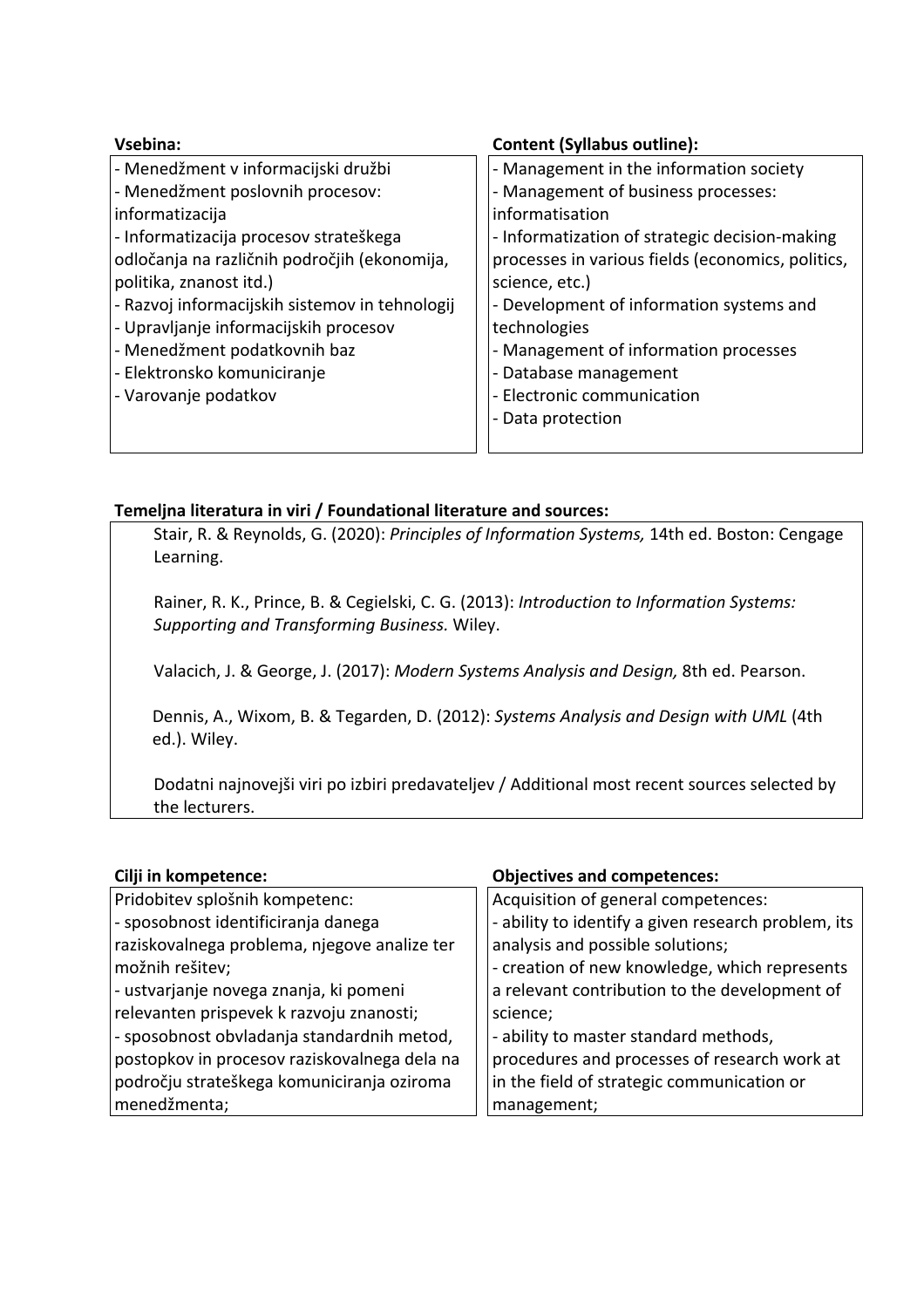| - razvoj veščin in spretnosti v uporabi znanja | - development of skills in the application of     |
|------------------------------------------------|---------------------------------------------------|
| na raziskovalnem področju strateškega          | knowledge in the field of strategic               |
| komuniciranja oziroma menedžmenta;             | communication or management;                      |
| - zavezanost profesionalni etiki;              | - commitment to professional ethics;              |
| - sposobnost predstavitve pridobljenih         | - ability to present the obtained scientific      |
| znanstvenih izsledkov v obliki publikacij v    | results in the form of publications in            |
| mednarodni znanstveni periodiki.               | international scientific periodicals.             |
|                                                |                                                   |
| Pridobitev predmetno specifičnih kompetenc:    | Acquisition of course-specific competences:       |
| - sposobnost kompleksnega pogleda na           | - ability of complex view of management and       |
| menedžment in strateškega delovanja v          | strategic action in the context of information    |
| kontekstu informacijske družbe, vključno z     | society, including interdisciplinary approach;    |
| interdisciplinarnim pristopom;                 | - understanding the role and usage of             |
| - razumevanje vloge in uporaba informacij v    | information in management;                        |
| menedžmentu;                                   | - ability of independent research and             |
| - sposobnost samostojnega raziskovalno-        | development work and leading a research           |
| razvojnega dela in vodenje raziskovalne        | group;                                            |
| skupine;                                       | - knowledge of the importance of quality and      |
| - poznavanje pomena kakovosti in               | striving for the quality of professional work     |
| prizadevanje za kakovost strokovnega dela      | through autonomy, (self) criticality, (self)      |
| skozi avtonomnost, (samo)kritičnost,           | reflexivity and (self) evaluation in professional |
| (samo)refleksivnost in (samo)evalviranje v     | work;                                             |
| strokovnem delu;                               | - ability to solve concrete research problems in  |
| - sposobnost za reševanje konkretnih           | different fields of management of business        |
| raziskovalnih problemov na različnih področjih | processes and informatisation.                    |
| menedžmenta poslovnih procesov in              |                                                   |
| informatizacije.                               |                                                   |

| Predvideni študijski rezultati:                                                                                                                                              | <b>Intended learning outcomes:</b>                                                                                                                             |  |  |
|------------------------------------------------------------------------------------------------------------------------------------------------------------------------------|----------------------------------------------------------------------------------------------------------------------------------------------------------------|--|--|
| Znanje in razumevanje:                                                                                                                                                       | Knowledge and understanding:                                                                                                                                   |  |  |
| Študent/študentka:<br>Slušatelji predmeta bodo seznanili s temeljnimi<br>informacijskimi področji, ki so prisotni skoraj v<br>vsakem podjetju tako v Sloveniji kot po svetu. | The student:<br>Students will be introduced to the basic<br>information areas that are present almost in<br>every company in Slovenia and around the<br>world. |  |  |

| Metode poučevanja in učenja:                | Learning and teaching methods:          |  |  |  |
|---------------------------------------------|-----------------------------------------|--|--|--|
| predavanja z aktivno udeležbo               | - lectures with active participation of |  |  |  |
| doktorandov (razlaga, diskusija, vprašanja, | doctoral students (explanations,        |  |  |  |
| primeri, reševanje problemov);              | discussion, cases, problem-solving);    |  |  |  |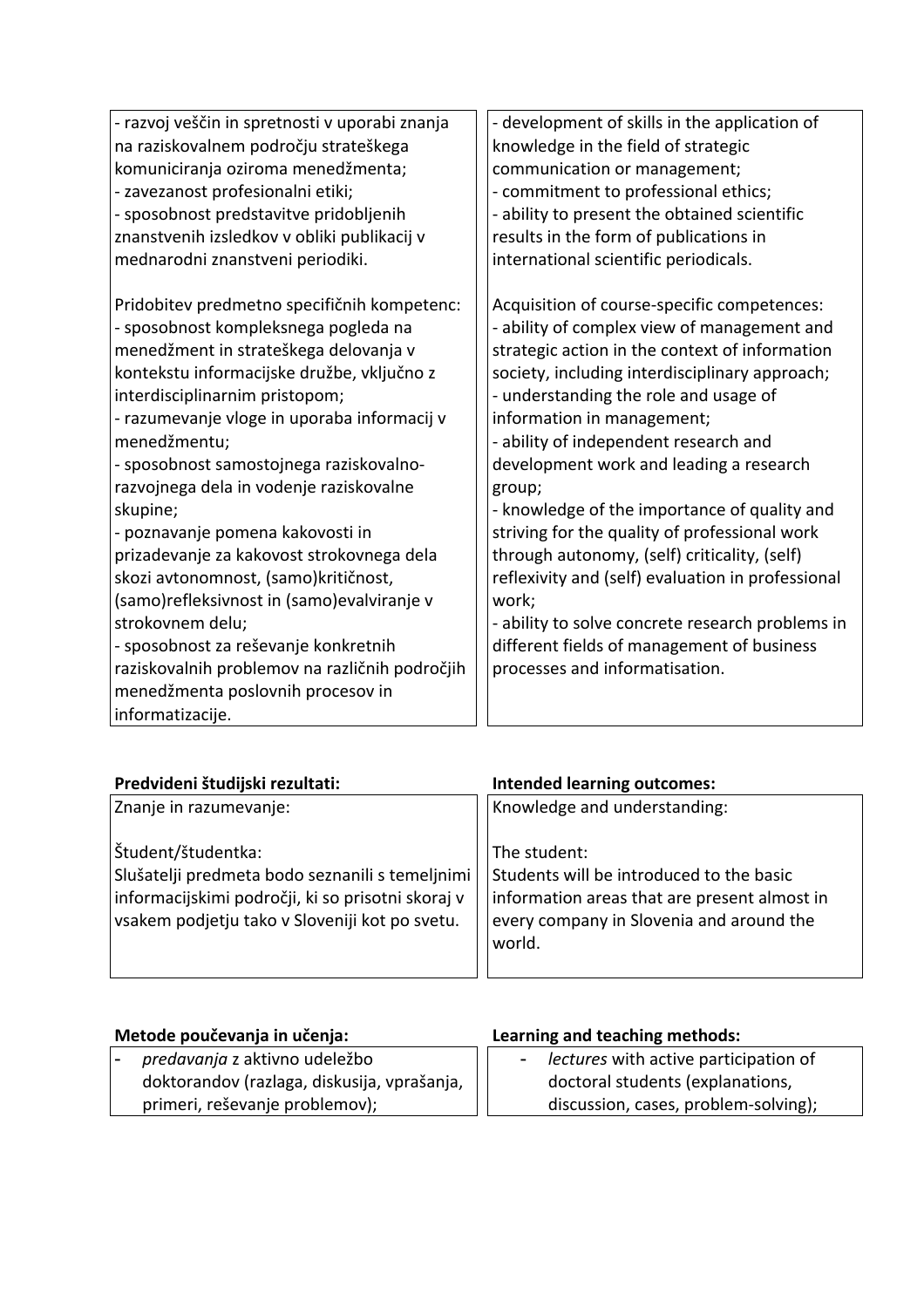| seminarsko delo (refleksija izkušenj,<br>projektno delo, timsko delo, metode<br>kritičnega mišljenja, diskusija, sporočanje<br>povratne informacije, dodatna razlaga);<br>uporaba spletne učilnice oziroma drugih<br>sodobnih IKT orodij;<br>individualno delo študentov (samostojen |               | seminar work (reflecting experience,<br>project work, team work, methods of<br>critical thinking, discussions, reporting<br>feedback information, additional<br>explanations);<br>use of online classroom or other<br>contemporary ICT tools; |
|--------------------------------------------------------------------------------------------------------------------------------------------------------------------------------------------------------------------------------------------------------------------------------------|---------------|-----------------------------------------------------------------------------------------------------------------------------------------------------------------------------------------------------------------------------------------------|
| študij literature, priprava razširjene                                                                                                                                                                                                                                               |               | individual students' research work                                                                                                                                                                                                            |
| raziskovalne naloge).                                                                                                                                                                                                                                                                |               | (independent study of literature,                                                                                                                                                                                                             |
|                                                                                                                                                                                                                                                                                      |               | preparing the extended research paper).                                                                                                                                                                                                       |
|                                                                                                                                                                                                                                                                                      | Delež (v %) / |                                                                                                                                                                                                                                               |
| Načini ocenjevanja:                                                                                                                                                                                                                                                                  | Weight (in %) | Assessment:                                                                                                                                                                                                                                   |
| Način (pisni izpit, ustno izpraševanje,<br>naloge, projekt):                                                                                                                                                                                                                         |               | Type (examination, oral, coursework,<br>project):                                                                                                                                                                                             |
| Razširjena raziskovalna naloga (cca.<br>5000 besed), ki se lahko poteguje za<br>objavo v mendnarodni recenzirani<br>reviji/ monografiji ali za prezentacijo na<br>mednarodni znanstveni konferenci/<br>delavnici.                                                                    | 100 %         | Extended research paper (cca. 5000<br>words) able to compete for publication<br>in an international peer reviewed<br>journal/monograph or for the<br>presenation at the international<br>scientific conference/workshop.                      |
| Ocenjevalna lestvica - skladno s<br>Pravilnikom o preverjanju in                                                                                                                                                                                                                     |               | The grading scale is harmonized with the<br>Rules for verification and evaluation of                                                                                                                                                          |

## **Reference nosilca / Lecturer's references:**

ocenjevanju znanja.

• RODIČ, Blaž. Industry 4.0 and the new simulation modelling paradigm. *Organizacija: revija za management, informatiko in kadre*, ISSN 1318-5454, aug. 2017, vol. 50, no. 3, str. 193-207, doi: 10.1515/orga-2017-0017.

knowledge.

- BRELIH, Marjan, RAJKOVIČ, Uroš, RUŽIČ, Tomaž, RODIČ, Blaž, KOZELJ, Daniel. Modelling decision knowledge for the evaluation of water management investment projects. Central European *Journal of Operations Research,* ISSN 1435-246X, 2018, https://link.springer.com/content/pdf/10.1007%2Fs10100-018-0600-5.pdf, doi: 10.1007/s10100-018-0600-5.
- KANDUČ, Tadej, RODIČ, Blaž. Optimisation of machine layout using a force generated graph algorithm and simulated annealing. *International journal of simulation modelling*, ISSN 1726- 4529, 2016, vol. 15, no. 2, str. 275-287.
- RODIČ, Blaž, BAGGIA, Alenka. Dynamic airport ground crew scheduling using a heuristic scheduling algorithm. *International journal of applied mathematics and informatics,* ISSN 2074-1278, 2013, vol. 7, iss. 4, str. 153-163.